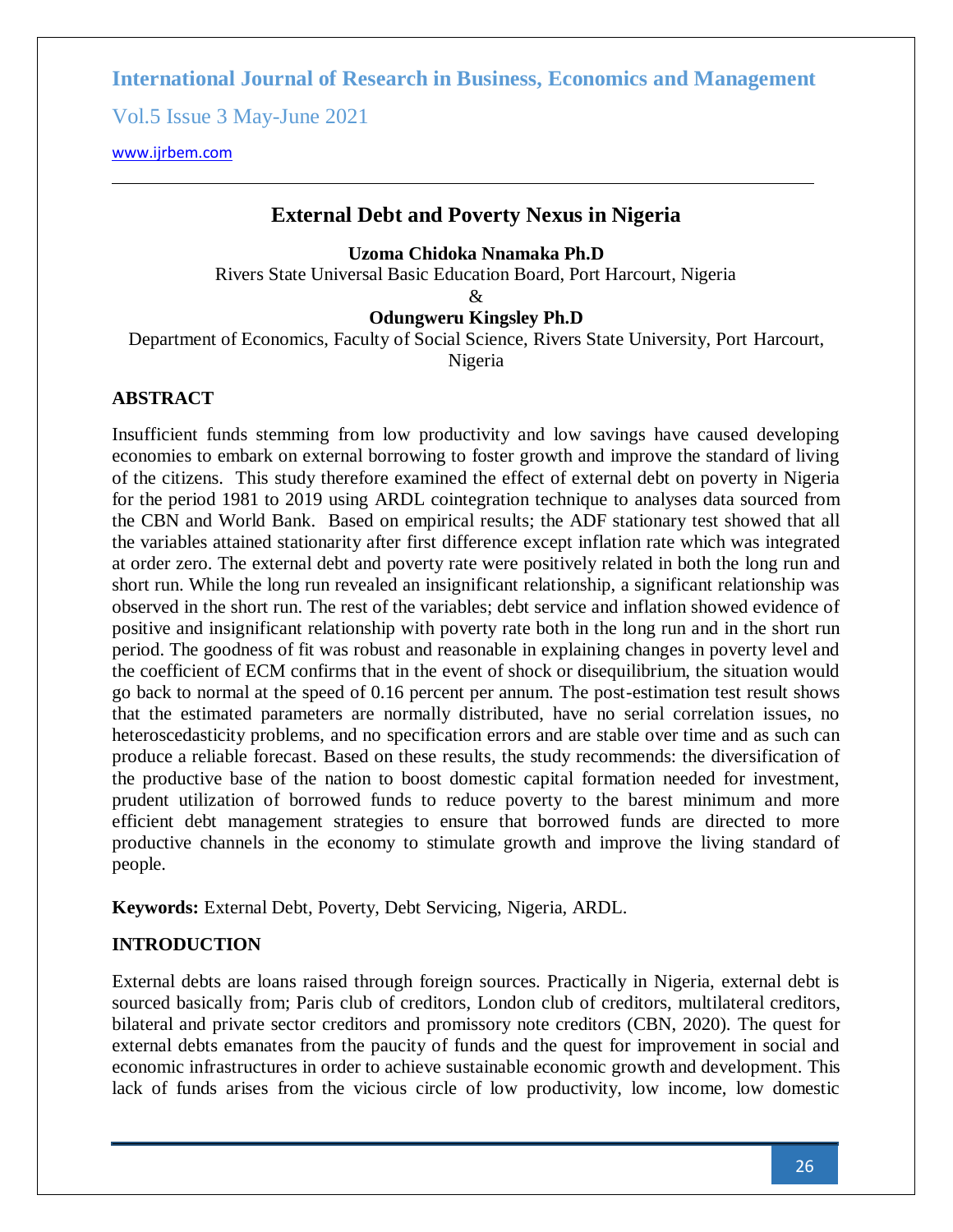Vol.5 Issue 3 May-June 2021

[www.ijrbem.com](file:///G:/New%20folder%20(2)/New%20folder/IJRBEM/pepar/2019/May-June/BEM361%20pub/www.ijrbem.com)

savings and depleting foreign exchange earnings all of which has led to a short fall in internal capital formation (Chenery & Strout, 1966; Gbosi, 1998). The option left is therefore to resort to international communities for additional funds to augment domestic resources for investment in order to improve the standard of living of the citizen. The acquisition of external debt is part of government expansionary fiscal policy in order to meet the demand of the citizens thereby leading to shortage of revenue over expenditure (Ewubare et al, 2017).

Soludo (2003) identified two main reasons for external debts. The first is to finance higher investment, higher consumption or to finance transitory balance of payment deficit in order to lower nominal interest rates abroad. The second is to circumvent hand budget constraint. This implies that countries borrow in order to enhance economic growth and development thereby reducing poverty. External debt can serve as an economic stimulant to a nation, however, once an initial stock of debt grows to a certain level, servicing the debt becomes a burden especially when it grows to a certain threshold which eventually places the nation on the wrong side of the debt-laffer curve, with debt crowding out investment and growth (Soludo, 2003). This is why scholars have argued that external debt could be detrimental to economic growth because it diverts government expenditure and foreign exchange earnings thereby reducing the available resources for investment as a result of debt servicing and higher rate of interest which may lead to lower investment, and at the long run, reduce the welfare of the citizens. Nigeria, like most other developing countries is battling with insufficient savings and is left with the option of augmenting domestic sources of funds to fast track economic growth and reduce poverty. This is to say that external borrowing in Nigerian economy stems from savings – investment gap. Debt service is the total amount required to pay interest and principal on outstanding loans and bonds. The payments are made with foreign exchange earnings and are usually met through export earnings and/or further external borrowing. Debt service charge increases as the size of the debt or interest rate rises (Oyedele et al, 2013).

External borrowing in Nigeria started as far back as 1958 when the sum of \$28 million was borrowed from World Bank for rail way construction. This debt had lower interest rate with longer repayment period so it remained relatively low from that decade to the next. The oil boom of 1970's made servicing the debt a walk in the park and more loans where acquired with hope of repayment from the proceeds gotten from the oil windfall. After the crash in oil prices, there was pressure on the nations external debt stock because of the inability to promote export of finished goods as well as government failure to embark on necessary adjustment, particularly at the time of declining revenue that resulted to growing fiscal deficits and further external debt accumulation which caused financial burden on the economy and crowded out investment (DMO, 2005). Several factors have been identified as leading to the increase in external debt in Nigeria and they include; increase in government capital expenditure, non-concessional interest rates on loans from international community, decline in oil earnings from late 1970s and trade arrears resulting from high dependence on imports, upward review of interest rate, all of which compounded the debt situation (CBN, 2020).

Paris club, initiated a write-off for highly indebted countries in 2005 including Nigeria having US\$28 billion (85.8%) of its total debt owed to Paris club (Okonjo-Iwela, 2005). Sequel to the Paris club debt relief and the paying of US\$6 billion arrears on debt upfront, a debt in the sum of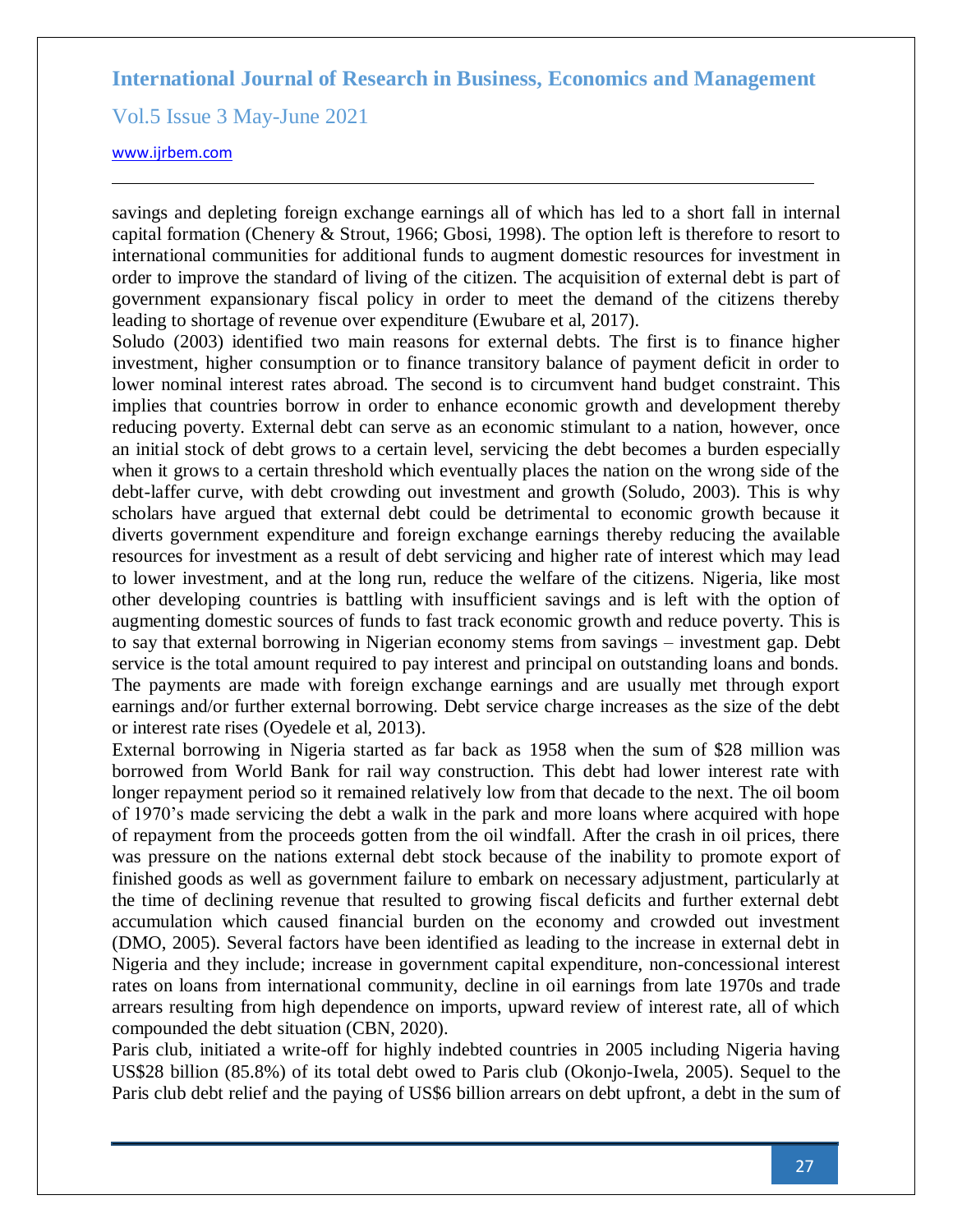Vol.5 Issue 3 May-June 2021

### [www.ijrbem.com](file:///G:/New%20folder%20(2)/New%20folder/IJRBEM/pepar/2019/May-June/BEM361%20pub/www.ijrbem.com)

US\$16.6 billion was written off debt. The balance of US\$8.2 billion had to be bought back saving the nation the sum of US\$2 billion which reduced the external debt stock to US\$3.7 billion, representing 2.1percent of GDP in 2006 (DMO, 2007). Despite the increase in the acquisition of external loans, the prevailing situation is a continuous increase in the rate of poverty in the country. Poverty in Nigeria has become endemic, just like other South Saharan African countries, stemming from the deprivation of basic life necessities. A report by the Nigerian Bureau of Statistics (NBS) in 2019, based on data sourced from Nigerian Living Standard Survey, showed that about 40 percent of the total population lives below the country's poverty line \$381.75 (N137,430) in a year. This implies that one in every ten Nigerians or more than 82.9 million Nigerians are living in poverty (DMO, 2020). Over the years, there have been several views on the relationship between debt and poverty. The ration is that huge debt burden is a major cause of poverty through its effects on economic growth and human development. The direct impact of debt on poverty is the crowding out effect of debt service payments on government expenditure on social infrastructure. The above situation inspired the quest to examine the impact of external debt on poverty in Nigeria. The rest of this study is sectioned into literature review, methodology, results and discussions and finally, conclusion and recommendations.

### **Stylized Facts on External Debt, Debt Servicing and Poverty in Nigeria**

In 1985, external debt was US\$19 billion. By 1990, external debt figure has risen to \$33.1billion (CBN, 2006). Prior to that time, the nation had experienced economic boom in oil revenue which didn't last but declined shortly after (Frankal & Dude, 1989; Iyoha & Iyare, 2008). This incidence made government expenditure to skyrocket which eventually led to the accumulation of more external debt to finance its projects. By the end of 2004, Nigeria's debt stock had risen to \$36 billion of which \$31 billion was owed to the Paris Club of Creditors while the rest was owed to multilateral, commercial and other creditors (CBN, 2008; DMO, 2008). Nigeria's external debt profile rose from \$9.7 billion in 2015 to \$27 billion in 2019 and further to \$31.99 billion exceeding the amount owed before the debt cancellation in 2005. The total debt stock by 2019 was \$83.8 billion and increased to \$84.574 billion of which 37.82 percent were external debts while the remaining 62.18 percent were domestic debt (CBN, 2020). By the end of September 2020, the external debt stock was \$31.99 billion, representing 7.7 percent of total GDP of which \$16.74 billion were multilaterally sourced, \$4.08 billion were from bilateral sources (mainly the China EXIM bank) and the remaining \$11.17 billion were from commercial sources. External debt alone increased from \$9.7 billion in 2015 to \$27 billion in 2020. Most recently, the increase in the debt stock was attributed to COVID-19 pandemic response, meeting revenue shortfalls and the issuance of promissory notes to settle inherited liabilities (DMO, 2020).

Between 1985 and 2001, Debt Management Office unveiled that about \$32 billion was used to service debt in Nigeria (DMO, 2006). In 2015, \$378.9 million was spent on debt servicing alone in Nigeria. The figures increased to \$1.47 billion in 2018 and further to \$1.31 billion in 2019 (CBN, 2020). Debt service payment rose by 245.9 percent from 2015 to 2019 representing \$3.95 billion accumulation of debt service payment for those periods.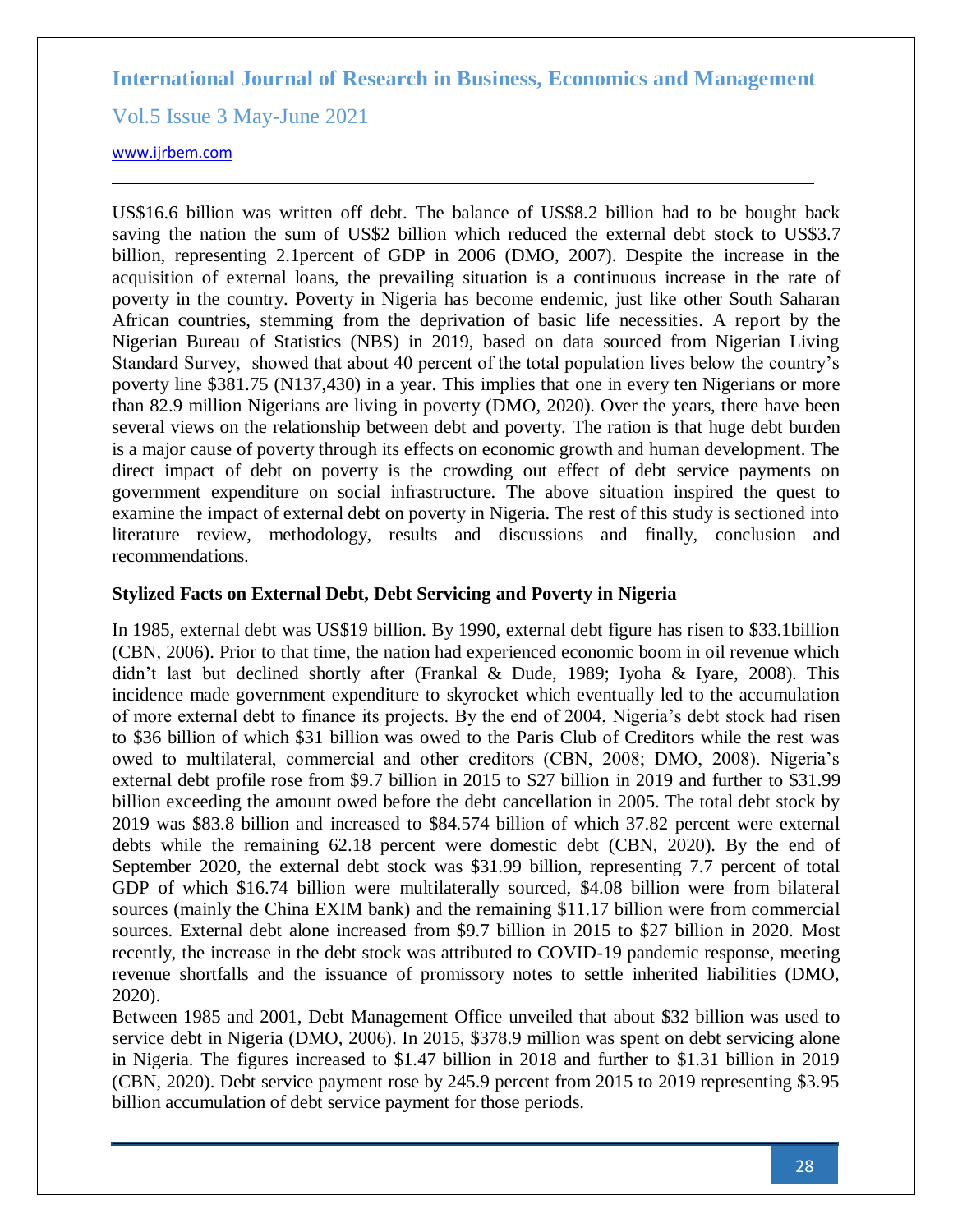Vol.5 Issue 3 May-June 2021

[www.ijrbem.com](file:///G:/New%20folder%20(2)/New%20folder/IJRBEM/pepar/2019/May-June/BEM361%20pub/www.ijrbem.com)



Statistics showed that the poverty level in 1985 was about 56 percent but increased to about 58 percent in 1992 and further to about 62 percent in 1994. The poverty rate dropped to 57 percent in 2004 and increased to 69 percent in 2010 (NBS, 2012) to drop slightly to 35.6 percent in 2011 only to rise to 36.1 percent in 2013 and further to 62.22 percent in 2017 (NBS, 2018). A survey by NBS on "2019 Poverty and Inequality in Nigeria" revealed that poverty rate was 40.1 percent in that year.

# **THEORETICAL AND EMPIRICAL REVIEW**

Most economic theories did not explicitly address the effect of external debt and poverty reduction but it has been established that nations access loans is to augment domestic savings for investment which will in turn foster economic growth (Pattillo et al, 2002), alleviate poverty and eventually increase the welfare of the citizens. In practice however, when countries accumulates so much external debt, the opportunity cost of honouring the debt repayment obligations is the reduction of investments with its resultant negative effect on poverty. This is to say that the direct impact of debt on poverty is the crowding out effect of debt service payments on government expenditure on social amenities. Hasen (2001) examined the impact of aid and external debt on growth and investment from cross-country regression analysis. Findings from his study showed strong evidence of positive impact of aid on the GDP per capita growth rate and the investment rate. Were (2001) posits that sub-Sahara African countries are still burdened with huge external debts coupled with poverty and structural weaknesses, which has hampered the attainment of sustainable growth and development.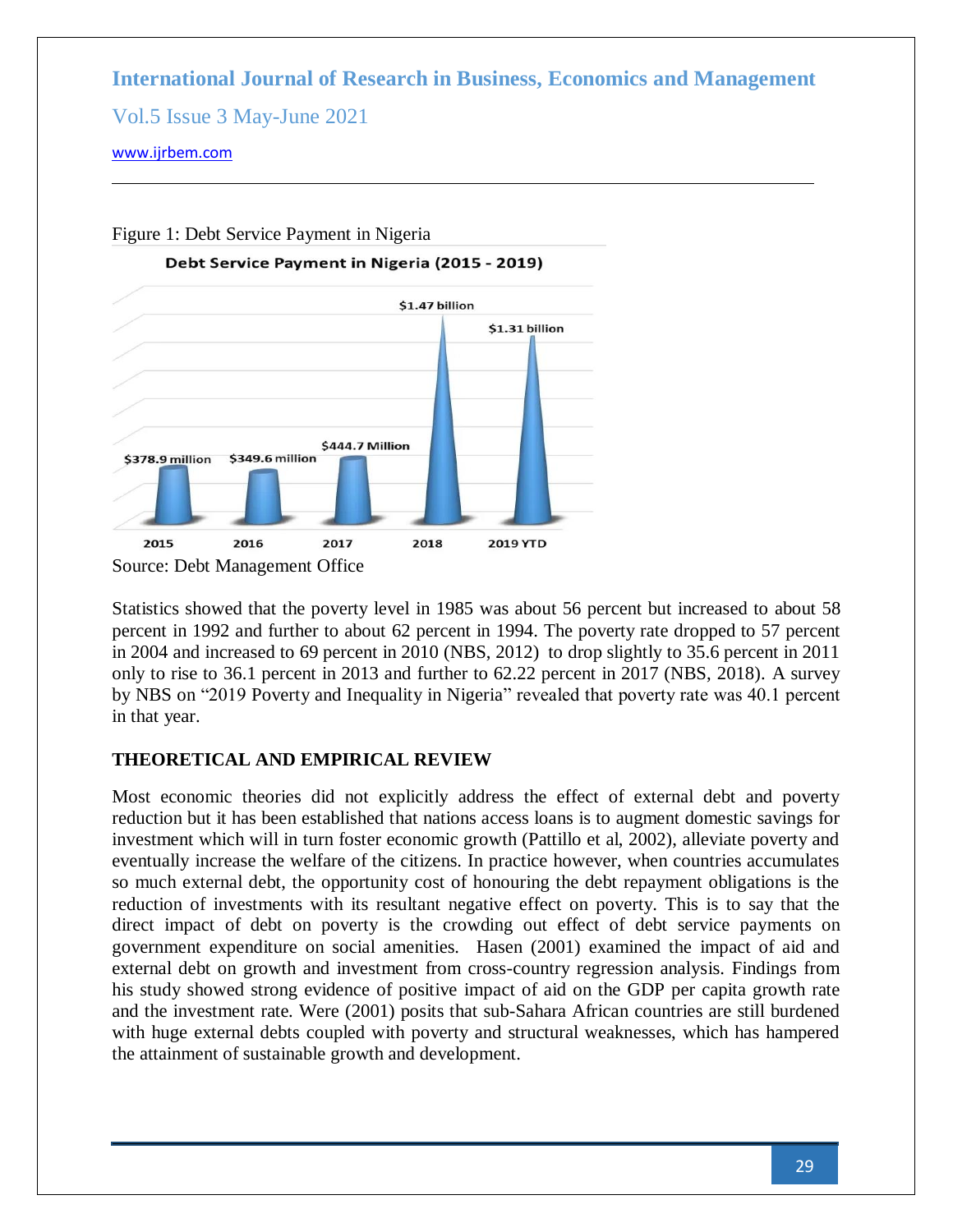Vol.5 Issue 3 May-June 2021

[www.ijrbem.com](file:///G:/New%20folder%20(2)/New%20folder/IJRBEM/pepar/2019/May-June/BEM361%20pub/www.ijrbem.com)

A study by Siyanbola (2005) reported a positive relationship between debt service obligations and poverty. A country with a heavy debt profile would experience difficulty in utilizing her available resources for projects that are beneficial the poor.

Oyedele et al (2013), in their study examined the impact of external debt and debt servicing on poverty reduction in Nigeria using data for the period 1980 to 2010 using the co integration and regression analysis. Their result showed that both the external debt and debt servicing caused poverty in Nigeria. In recommendation, suggested that government needs to mobilize domestic saving to replace external debt.

In investigating the effects of debt variables on poverty in Nigeria, Okoli (2012) employed the Vector Auto-regressive method for the period 1980 to 2010. The result showed a positive but weak debt variables effect on poverty.

Emmanuel & Onoja (2017) set out in their study to examine the relationship between external debt, poverty and economic growth in Nigeria for the period 1986 to 2016 using a multivariate regression approach. Findings from their study showed a positive and significant relationship between poverty level and economic growth.

## **METHOOLOGY**

The secondary data for the study ranged from the period, 1981 to 2019 and was sourced from the publications of the Central Bank of Nigeria (CBN) statistical bulletin. Also, the Autoregressive Distributed Lags (ARDL)/bound test approach to co-integration, proposed by Pesaran et al (2001) was adopted in this study to determine whether the underlying time series variables has long run relationship. The null hypothesis of no cointegration is tested against the alternative hypothesis of cointegration. Meanwhile, preliminary test through descriptive statistics was carried out to ascertain the characteristic nature of the time series under consideration. In addition, stationarity test via ADF unit root test was carried out to test for the existence (or otherwise) of unit root in each of the time series.

### **Model Specification**

|            | The functional form of the model is as follows: |                                                                                            |                                                                                                   |      |
|------------|-------------------------------------------------|--------------------------------------------------------------------------------------------|---------------------------------------------------------------------------------------------------|------|
| <b>POV</b> |                                                 | f(EXD,                                                                                     | DSV,                                                                                              | IFR) |
|            |                                                 |                                                                                            |                                                                                                   |      |
| Where:     |                                                 | $POV = Powerty$ rate (proxied by poverty head count)                                       |                                                                                                   |      |
|            | $EXD = External Debt$                           |                                                                                            |                                                                                                   |      |
|            | $DSV = Debt$ Servicing                          |                                                                                            |                                                                                                   |      |
|            | $IFR = Inflation Rate$                          |                                                                                            |                                                                                                   |      |
|            |                                                 | The Autoregressive Distributed Lags (ARDL)/bound test approach to co-integration, proposed | by Pesaran et al (2001) was adopted in this study to determine whether the underlying time series |      |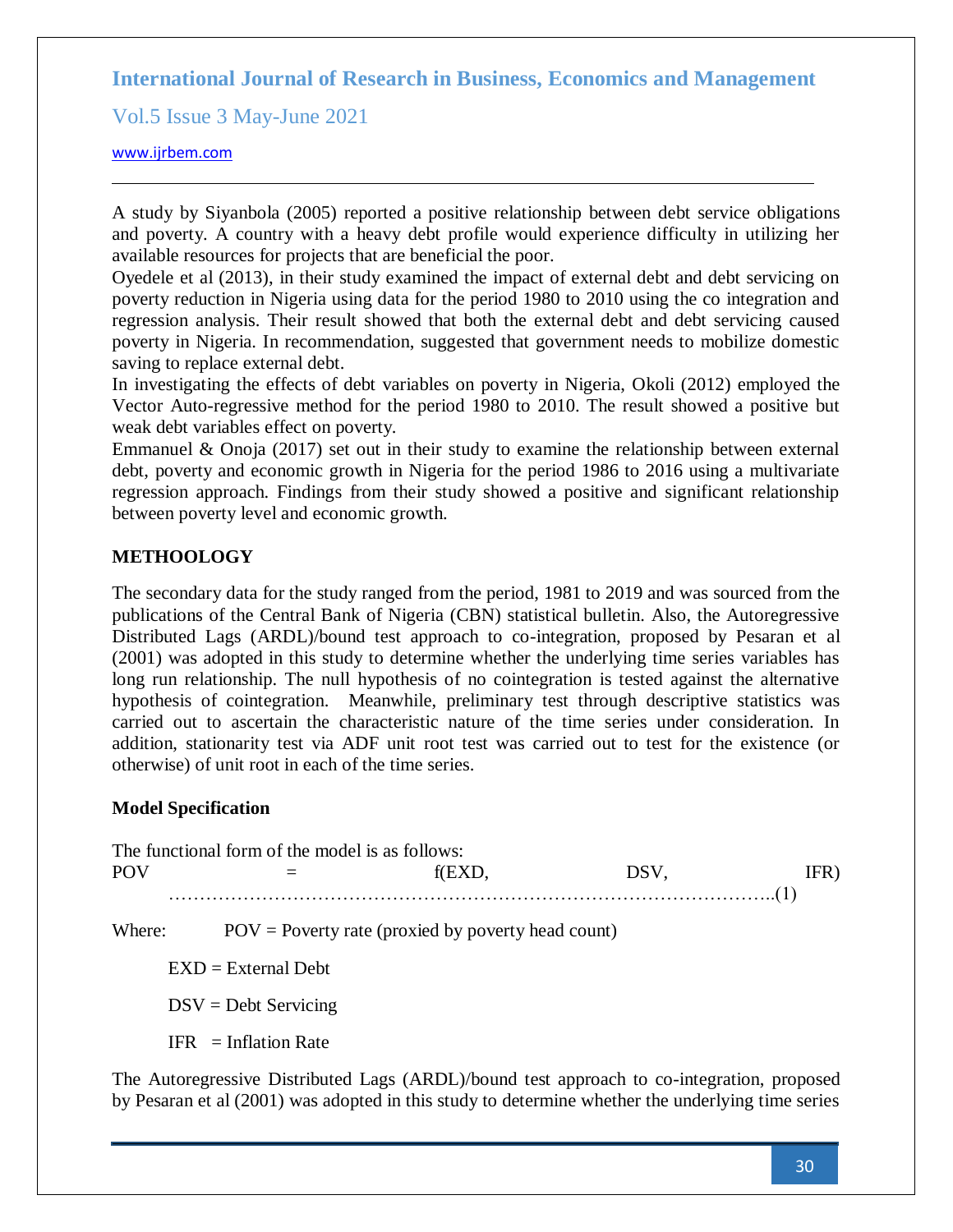Vol.5 Issue 3 May-June 2021

[www.ijrbem.com](file:///G:/New%20folder%20(2)/New%20folder/IJRBEM/pepar/2019/May-June/BEM361%20pub/www.ijrbem.com)

variables has long run relationship. The null hypothesis of no cointegration is tested against the alternative hypothesis of cointegration. Restating equation (1) as an ARDL model we have:

 $\Delta \text{POV}_\text{t} = \delta_0 + \delta_1 \text{POV}_{\text{t-1}} + \delta_2 \text{EXP}_{\text{t-1}} + \delta_3 \text{DSV}_{\text{t-1}} + \delta_4 \text{IFR}_{\text{t-1}} + \sum_{i=1}^n \theta_{1i} \, \Delta \text{POV}_{\text{t-1}} + \sum_{i=0}^n \theta_{2i} \Delta \text{EXP}_{\text{t-1},j}$ +  $\sum_{i=0}^{n} \theta_{3i} \Delta \text{DSV}_{t-1}$  +  $\sum_{i=0}^{n} \theta_{4i} \Delta \text{IFR}_{t-1}$  +  $\lambda \text{ECM}$  <sub>t-1</sub> + …………………………………………………………………………………………………… ………..(2)

Where ∆ denotes the difference operator

 $n$  is the optimal lag length

 $\delta_0$  is the vector of the intercept

 $\delta_1$ - $\delta_4$  is the long run elasticities

θ1-θ4 is the short run dynamic coefficient

 $\mu_t$  is the error term

 $ECM_{t-1}$  is the error correction term

 $\lambda_1$  is the error coefficient which shows the rate at which the model corrects the speed of adjustment of the previous period's disequilibrium to restore the long run equilibrium relationship. Traditionally, the coefficient of ECM is expected to be negative and statistically significant implying that any movement in short run between the dependent and independent variables will converge back to the long run equilibrium.

The null hypothesis of no cointegration is tested under the asymptotic distribution of the Fstatistic. From the ARDL model in equation (2), the null and the alternative hypotheses are expressed respectively below:

H<sub>0</sub>:  $\delta_1 = \delta_2 = \delta_3 = \delta_4 = \delta_5 = \delta_6$ 

 $H_1$ :  $\delta_1 \neq \delta_2 \neq \delta_3 \neq \delta_4 \neq \delta_5 \neq \delta_6$ 

Pesaran et al (2001) reported two sets of critical values. One critical value requires that all the variables in the ARDL model are I(0), while, the other assumes that the variables are I(1). If the computed F-statistic is greater than the upper bound I(1) of the critical value, the null hypothesis of no cointegration would be rejected. However, if the falls below the lower bound, the null hypothesis of no cointegration cannot be rejected. The test is however inconclusive if the Fstatistic falls in between the bounds.

### **RESULT PRESENTATION**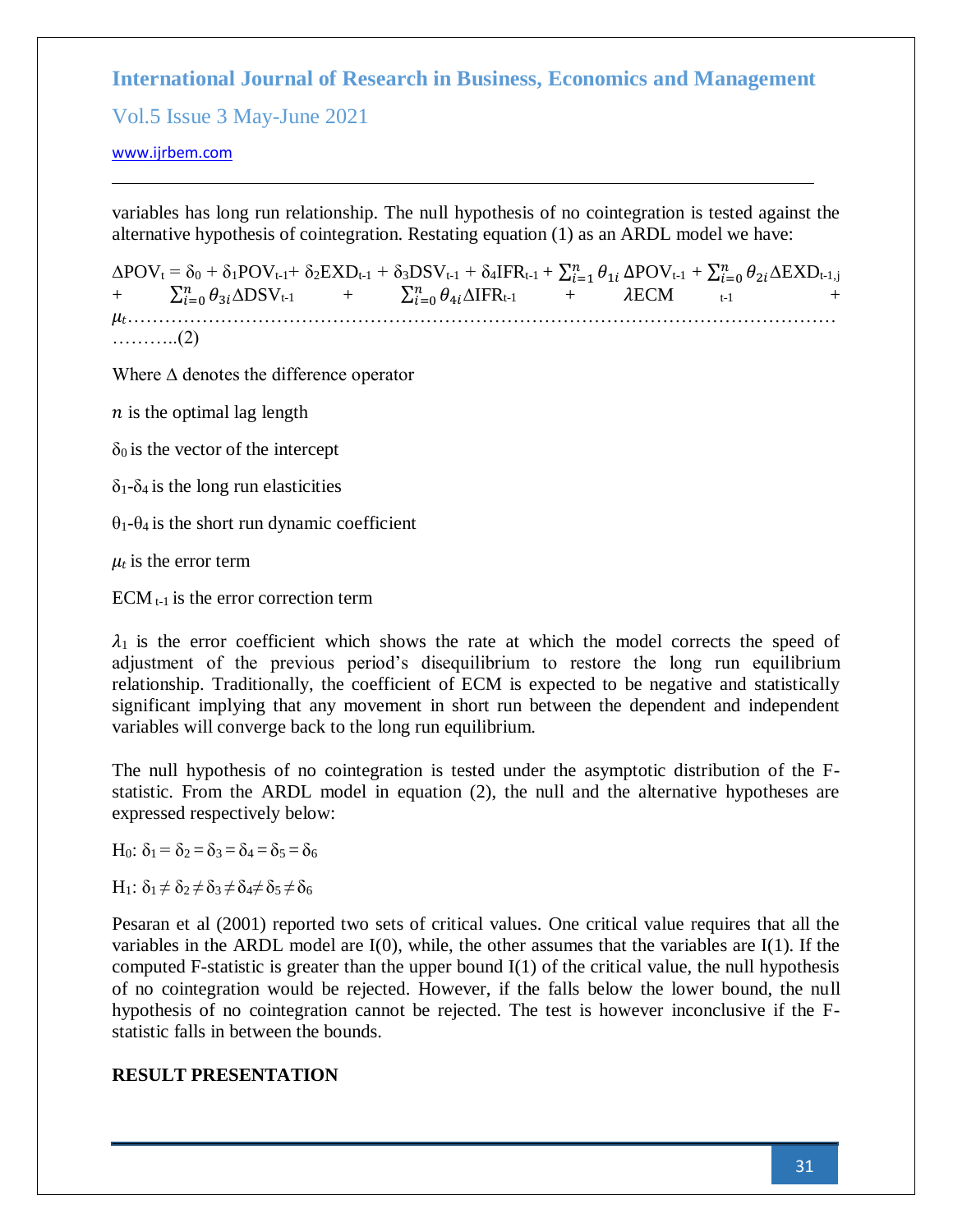Vol.5 Issue 3 May-June 2021

[www.ijrbem.com](file:///G:/New%20folder%20(2)/New%20folder/IJRBEM/pepar/2019/May-June/BEM361%20pub/www.ijrbem.com)

## **Table 1: Descriptive Statistics**

The presentation of results started out with the descriptive statistics of the variables in the study. This is followed by the unit roots test, ARDL bounds test, long run result, short run error correction model and the diagnostic test results.

| <b>Statistics</b> | POV      | EXD      | <b>DSV</b> | <b>IFR</b> |
|-------------------|----------|----------|------------|------------|
| Mean              | 57.61333 | 1562.672 | 378.1785   | 19.12179   |
| Maximum           | 88.00000 | 8321.640 | 2144.010   | 72.84000   |
| Minimum           | 32.00000 | 2.330000 | 1.010000   | 5.380000   |
| Std. Dev.         | 14.48639 | 2012.990 | 560.3781   | 17.07406   |
| <b>Skewness</b>   | 0.105593 | 1.920366 | 1.882850   | 1.784009   |
| Kurtosis          | 1.940517 | 6.361028 | 5.705947   | 4.996583   |
| Sum               | 2246.920 | 60944.19 | 14748.96   | 745.7500   |
| Observations      | 39       | 39       | 39         | 39         |

**Source:** Computed Result Using (E-Views 10)

The descriptive statistics in table 1 above revealed that poverty rate, external debt, debt service and inflation rate averaged 57.6%, N1.56 trillion, N378.18 billion and 19.12% respectively. The result further showed that poverty level recorded a maximum of 88%. External debt and debt services had maximum values of N8.32 trillion and N2.14 trillion respectively while inflation rate grew to a peak of 72.8%. The standard deviation calculated for external debt was the most volatile in the series while that of poverty rate was the least volatile.

The calculated values for the skewness statistics revealed that external debt, debt service and inflation rate were positively skewed, having a long right tail. Poverty rate showed a normal distribution. Also, the kurtosis statistics of all the variables except poverty level were leptokurtic, suggesting that their distributions were more peaked than a normal distribution. These observations show how imperative it is to conduct a unit root test to check the stationary characters of the variables. In this study, the Augmented Dickey Fuller (ADF) unit root test procedure was adopted

| <b>VARIABLE</b> | <b>ADF Test</b> | <b>Critical</b><br>$1\%$ | 5%<br><b>Critical</b> | 10% Critical | Order<br>of        |
|-----------------|-----------------|--------------------------|-----------------------|--------------|--------------------|
|                 |                 | <b>Value</b>             | <b>Value</b>          | <b>Value</b> | <b>Integration</b> |
| <b>POV</b>      | $-2.245975$     | $-3.615588$              | $-2.941145$           | $-2.609066$  | <b>Not</b>         |
|                 |                 |                          |                       |              | Stationary         |
| <b>EXD</b>      | $-1.757011$     | $-3.621023$              | $-2.943427$           | $-2.610263$  | <b>Not</b>         |
|                 |                 |                          |                       |              | Stationary         |
| <b>DSV</b>      | $-1.018041$     | $-3.621023$              | $-2.943427$           | $-2.610263$  | <b>Not</b>         |
|                 |                 |                          |                       |              | Stationary         |
| <b>IFR</b>      | $-2.944054$     | $-3.615588$              | $-2.941145$           | $-2.609066$  | Stationary         |

### **Table 2: Unit Root Test at Level**

**Source:** Computed Result Using (E-Views 10)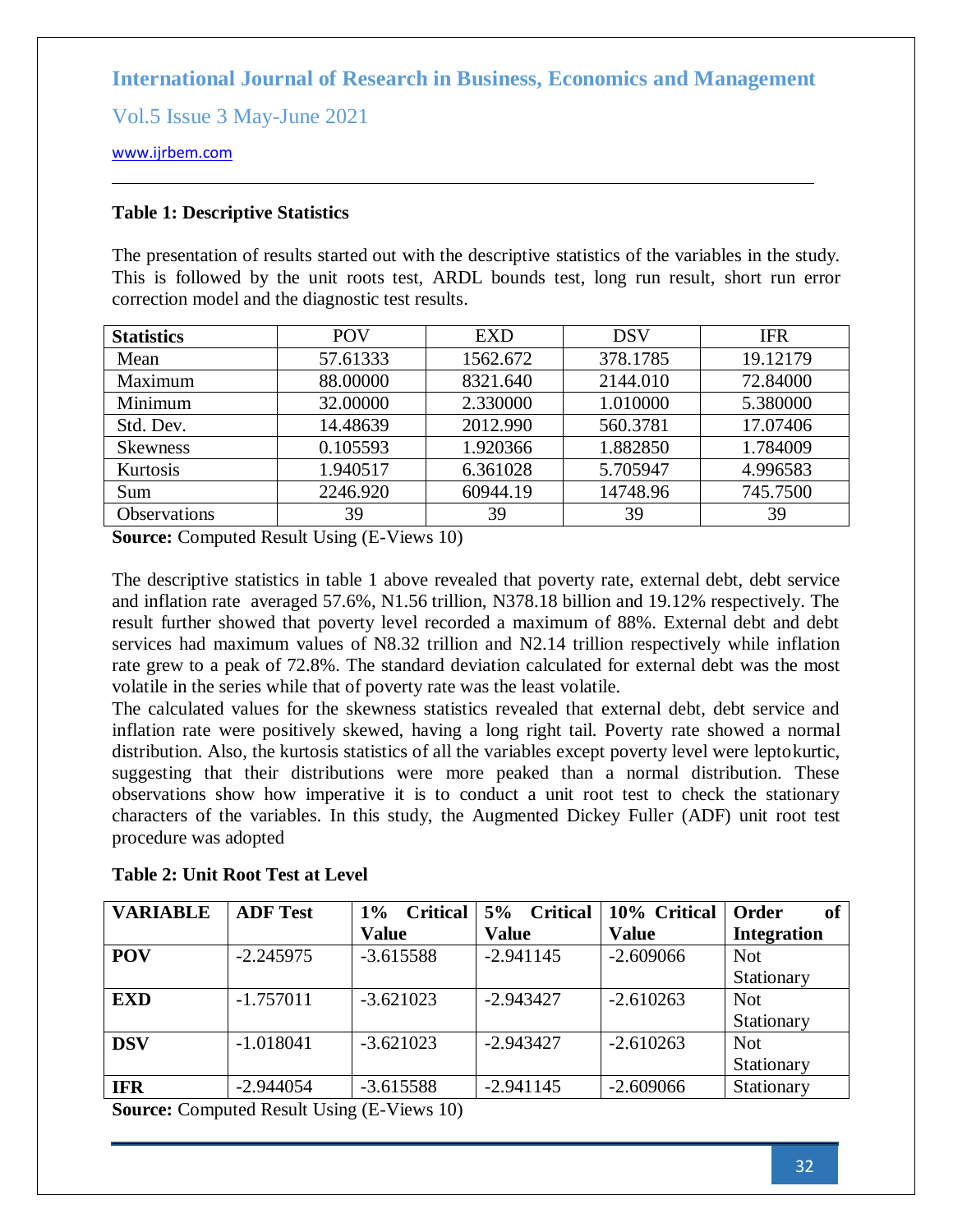Vol.5 Issue 3 May-June 2021

[www.ijrbem.com](file:///G:/New%20folder%20(2)/New%20folder/IJRBEM/pepar/2019/May-June/BEM361%20pub/www.ijrbem.com)

The stationarity test result presented in Table two shows that at various levels of significance (1%, 5% and 10%), all the variables except inflation rate were not integrated at order zero.

| <b>VARIABLE</b> | <b>ADF Test</b> | $1\%$<br><b>Critical</b> | $5\%$<br><b>Critical</b> | 10% Critical   | Order              |
|-----------------|-----------------|--------------------------|--------------------------|----------------|--------------------|
|                 |                 | <b>Value</b>             | <b>Value</b>             | <b>Value</b>   | <b>Integration</b> |
| <b>POV</b>      | $-6.763478$     | $-3.621023$              | $-2.943427$              | $-2.610263$    | Stationary         |
| <b>EXD</b>      | $-4.909642$     | $-3.621023$              | $-2.943427$              | $-2.610263$    | Stationary         |
| <b>DSV</b>      | $-7.750127$     | $-3.621023$              | $-2.943427$              | $-2.610263$    | Stationary         |
| <b>IFR</b>      | $\blacksquare$  | -                        | $\blacksquare$           | $\blacksquare$ | Stationary         |

# **Table 3: Unit Root Test at 1st Difference**

**Source:** Computed Result Using (E-Views 10)

The stationarity test result presented in Table three shows that at various levels of significance (1%, 5% and 10%), the variables were stationary. Specifically, all the variables were integrated of order one.

## **Table 4: ARDL Bounds Test for Co-integration Model**

| <b>Test statistic</b>        | <b>Value</b>    |                |  |  |  |  |
|------------------------------|-----------------|----------------|--|--|--|--|
| F-statistics                 | 4.82            |                |  |  |  |  |
| <b>Critical value bounds</b> |                 |                |  |  |  |  |
| <b>Significance</b>          | <b>I0 Bound</b> | <b>I1Bound</b> |  |  |  |  |
| 10%                          | 2.37            | 3.2            |  |  |  |  |
| 5%                           | 2.79            | 3.67           |  |  |  |  |
| 2.5%                         | 3.15            | 4.08           |  |  |  |  |
| 1%                           | 3.65            | 4.66           |  |  |  |  |

**Source:** Computed Result Using (E-Views 10)

The result of the ARDL bounds test for co-integration in table four clearly showed that there is a long run relationship amongst the variables (POV, EXD, DSV and IFR). This is because the computed F-statistic of 4.82 is higher than the upper critical bounds at 5 percent critical value. Therefore, the null hypothesis of no co-integration at 5 percent significance level for the model was discarded. It is therefore concluded that there is long run relationship between the variables. Following the establishment of long-run co-integration relationship among the variables, the study obtained the long-run and short-run dynamic parameters for the variables.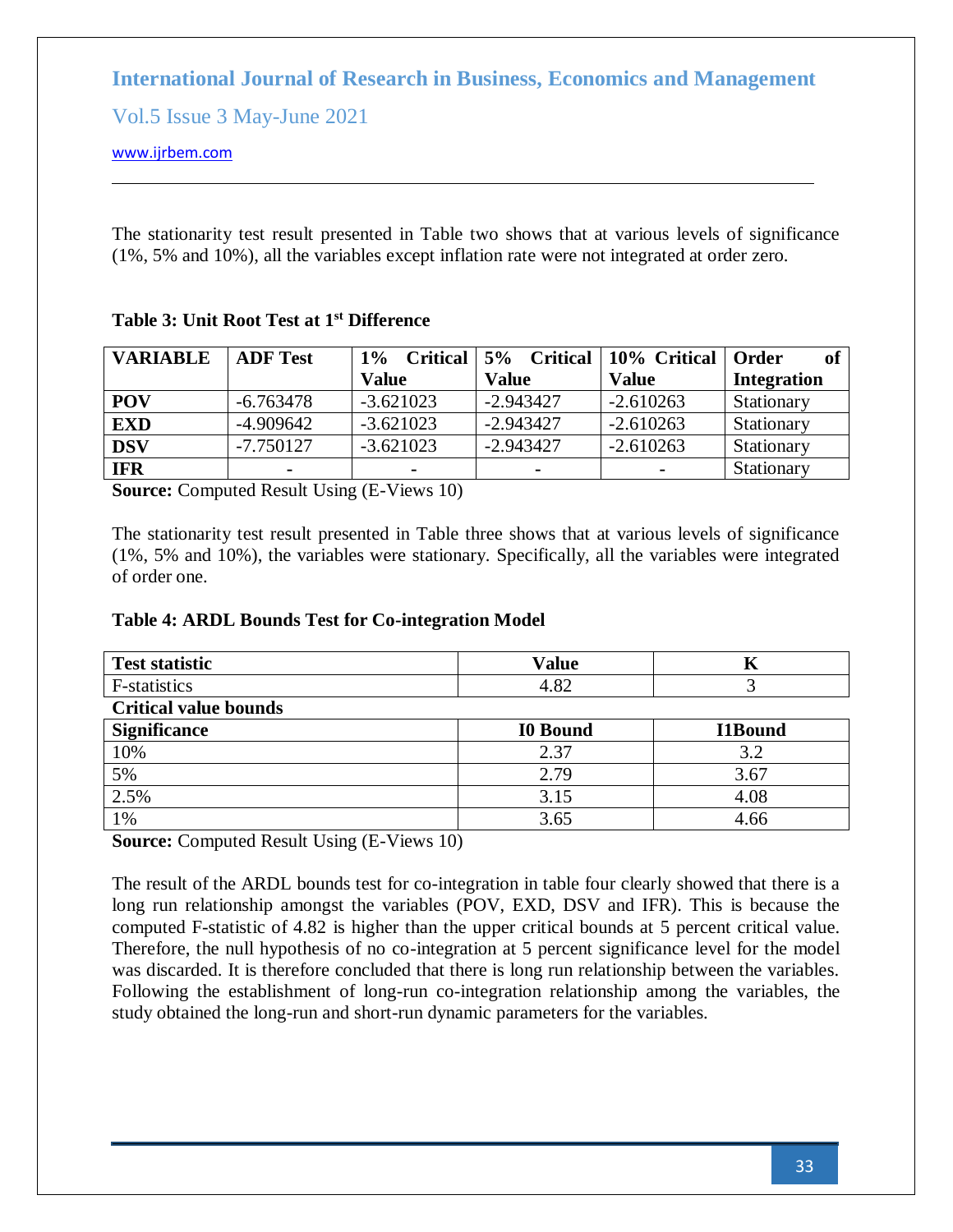Vol.5 Issue 3 May-June 2021

[www.ijrbem.com](file:///G:/New%20folder%20(2)/New%20folder/IJRBEM/pepar/2019/May-June/BEM361%20pub/www.ijrbem.com)

### **Table 5: ARDL Long Run Result for the Estimated Model**

| Variable                                                           | Coefficient | <b>Std. Error</b> | t-Statistic | Prob.  |  |
|--------------------------------------------------------------------|-------------|-------------------|-------------|--------|--|
| <b>LEXD</b>                                                        | 0.062156    | 0.174731          | 0.355726    | 0.7244 |  |
| LDSV                                                               | 0.136561    | 0.172407          | 0.792086    | 0.4341 |  |
| <b>IFR</b>                                                         | 0.008044    | 0.218842          | 0.036757    | 0.9709 |  |
|                                                                    | 4.387015    | 0.943830          | 4.648098    | 0.0001 |  |
| Cointeq=LPOV- $(0.0622 * LEXP+0.1366 * LDSV+0.0080 * LIFR+4.3870)$ |             |                   |             |        |  |

### **Dependent Variable: LPOV**

**Source:** Computed Result Using (E-Views 10)

The long run result reported in table five reveals that external debt, debt servicing and inflation rate all have positive relationship with poverty. This implies that increases in these variables (EXD, DSV & IFR) increased poverty in Nigeria. In the long run, all the explanatory variables were insignificant at 5 percent level.

| <b>Dependent Variable: POV</b> |                    |                                    |             |        |  |  |  |
|--------------------------------|--------------------|------------------------------------|-------------|--------|--|--|--|
| <b>Variable</b>                | Coeff.             | <b>Std. Error</b>                  | t-Statistic | Prob.  |  |  |  |
| $D(POV(-1))$                   | 0.160413           | 0.122822                           | 1.306064    | 0.2008 |  |  |  |
| D(EXD)                         | 0.087617           | 0.039681                           | 2.208039    | 0.0345 |  |  |  |
| D(DSV)                         | 0.021906           | 0.022861                           | 0.958238    | 0.3451 |  |  |  |
| D(IFR)                         | 0.001290           | 0.039681                           | 2.208039    | 0.0345 |  |  |  |
| CointEq $(-1)^*$               | $-0.160413$        | 0.050038                           | $-3.205829$ | 0.0030 |  |  |  |
| $R^2 = 0.79$ ,                 | $F-stat = 19.48$ , | $D.W = 2.12$<br>$F-Prob. = 0.000,$ |             |        |  |  |  |

**Table 6: ARDL Error Correction Model Result for the Estimated Model**

**Source:** Computed Result Using (E-Views 10)

The result of the short run error correction ARDL model in table six indicates that the lagged value of poverty had a positive impact on current poverty level although it was insignificant. The implication of this is that poverty is endemic and has ripple effects in Nigeria. External debt was observed to be positively related to poverty. This result is in tandem with the long run result although it was statistically significant at 5 percent level. This shows that external debt has direct implications on poverty in Nigeria. This result corroborates the findings from the studies of Okoli, (2012), & Oyedele et al, (2013) which showed a direct relationship between external debt and poverty. This result goes a long way to show that the huge amount of external debt accumulated in the nation have not been channeled to investment to foster growth and improve the welfare of the citizens. The debt service coefficient conformed to theoretical expectation with its coefficient impacting positively on poverty level. This was the case both in the long run. It implies that debt servicing increased the poverty level in Nigeria. The ration here is that debt repayment and services leads to leakages from the income stream. The result is in consonance with the findings of Okoli, (2012), & Oyedele et al, (2013). It was however not significant at 5 percent level. Inflation rate was positive and significantly related to poverty both in the long and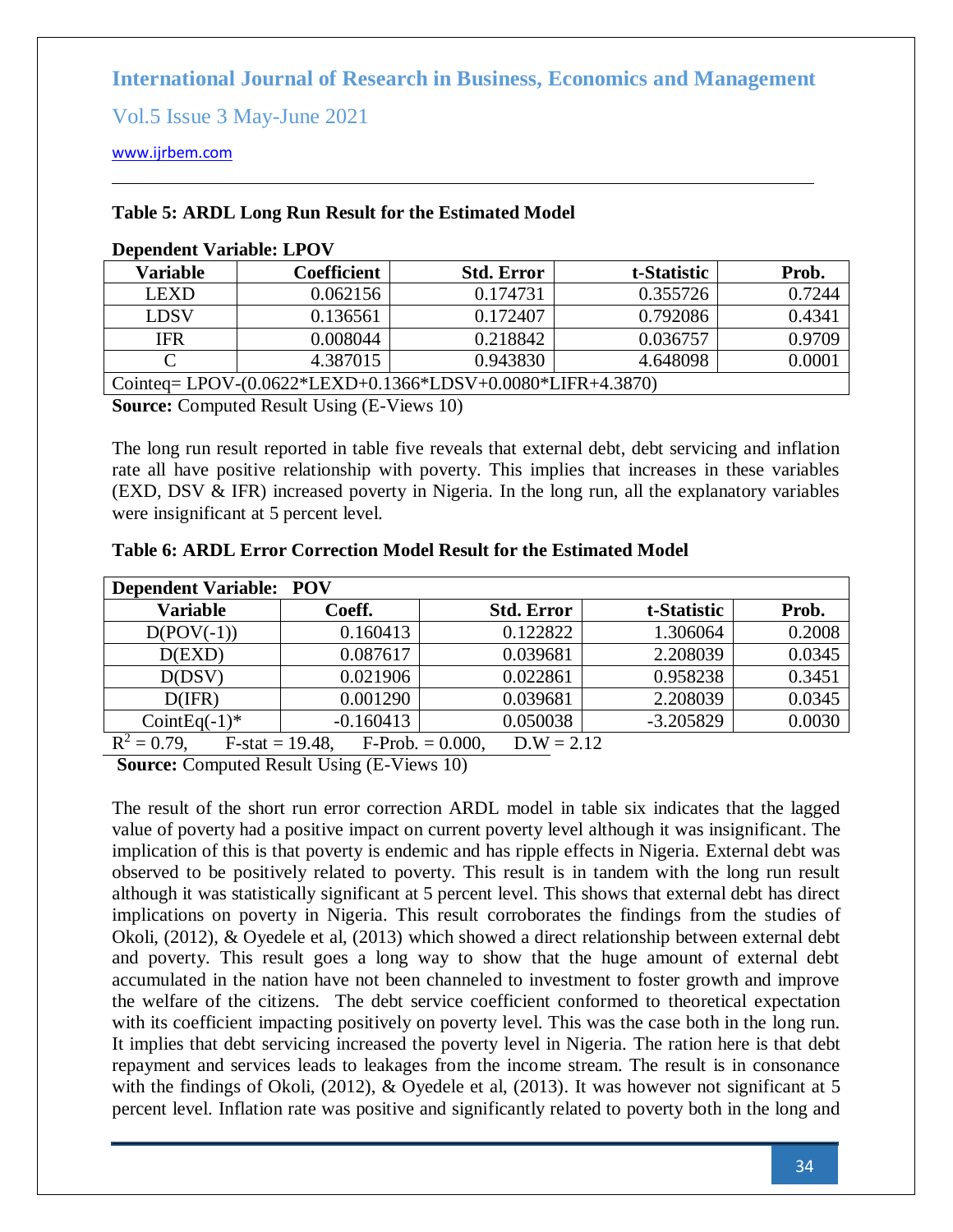Vol.5 Issue 3 May-June 2021

### [www.ijrbem.com](file:///G:/New%20folder%20(2)/New%20folder/IJRBEM/pepar/2019/May-June/BEM361%20pub/www.ijrbem.com)

short runs. This result is in consonance with our a priori expectation. An increase in the general price level spurred poverty. When price level increases, the disposable income cannot purchase as much goods and services as it used to thereby reducing the standard of living of the citizens. The error correction term in the model was rightly signed and statistically significant at 5 percent level implying that deviations from the long-term poverty level adjusts to long run equilibrium at a speed of 16 percent. This slow speed of adjustment can be attributed to the poor debt management in the nation. However, the  $\mathbb{R}^2$  value indicates that 79 percent of the systematic variation in poverty level is explained by external debt, debts service, and inflation in Nigeria over the period under study. Also, the significance of the ARDL growth model implies that it is robust and fit for prediction. Durbin Watson statistic of 2.12 suggests the absence of serial correlation.

| <b>Test</b>                   | <b>F</b> -statistic | Prob.             | <b>Conclusion</b>           |
|-------------------------------|---------------------|-------------------|-----------------------------|
| Jarque-Bera                   | 0.638552            | 0.726675          | <b>Normally Distributed</b> |
| <b>Breusch-Godfrey Serial</b> | 0.086711            | $F(2, 30)$ 0.9172 | No Serial Correlation       |
| <b>Correlation LM</b>         |                     |                   |                             |
| White Heteroskedasticity      | 0.879806            | F(20,<br>0.6117   | 17) No heteroskedasticity   |
| <b>Ramsey RESET</b>           | 0.571233            | $F(1, 31)$ 0.4555 | No specification errors     |

### **Table 7: Summary of the Diagnostics Test**

**Source:** Computed Result Using (E-Views 10)



**Figure 2: CUSUM Test of Stability**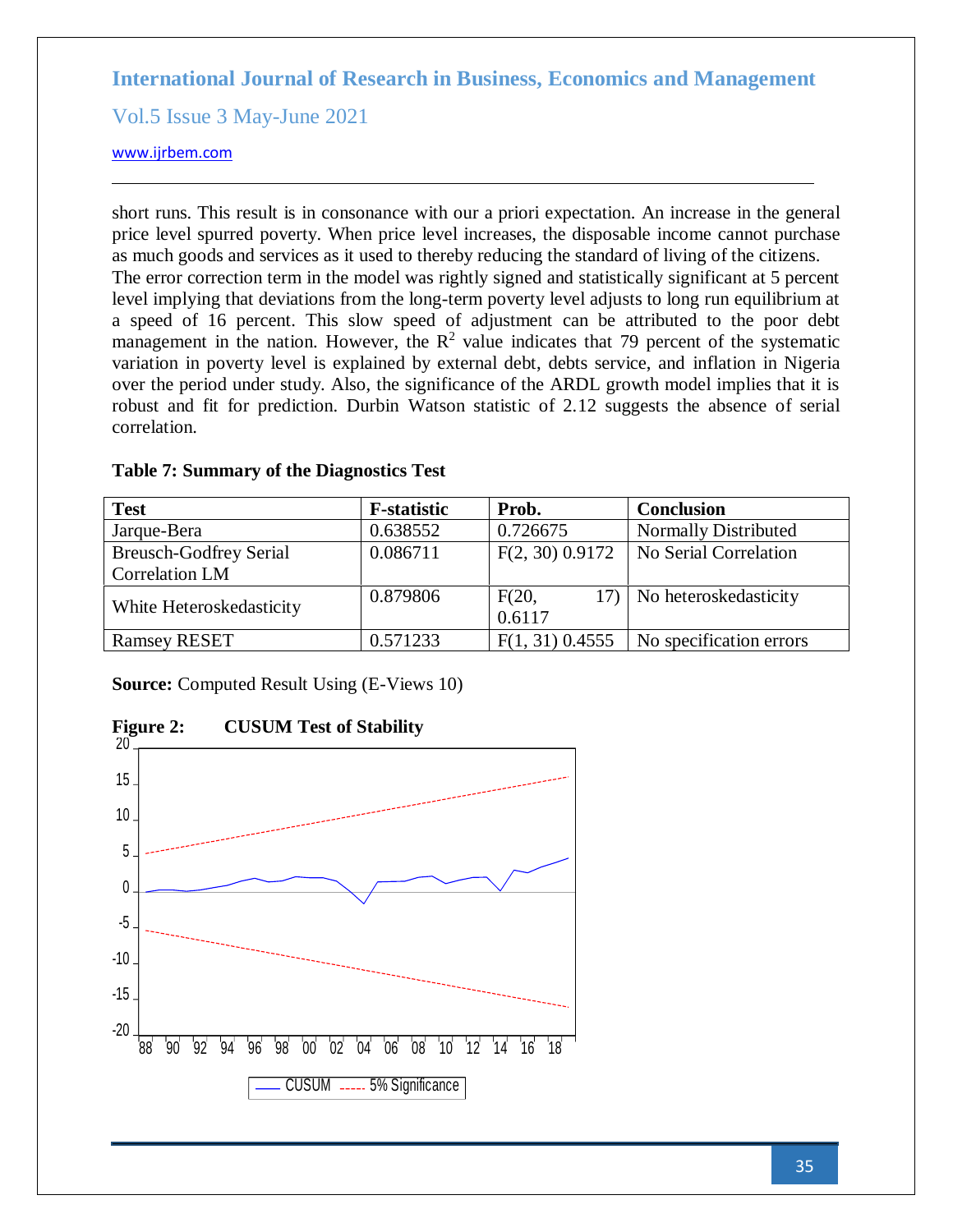Vol.5 Issue 3 May-June 2021

### [www.ijrbem.com](file:///G:/New%20folder%20(2)/New%20folder/IJRBEM/pepar/2019/May-June/BEM361%20pub/www.ijrbem.com)

The diagnostic test results in table seven showed that the model scaled through the diagnostic tests as their probability values were greater than 0.05 implying that the null hypotheses of normal distribution, no serial correlation, no heteroscedasticity and no specification errors are accepted based on the Jarque-Bera normality test result, Breusch-Godfrey serial correlation LM result, ARCH test result and Ramsey RESET tests respectively. Also, the stability of the parameters of the model was examined using the plot of the cumulative sum of recursive residuals (CUSUM). The CUSUM in figures 2 stayed within the 5 percent critical line, indicating the stability of the regression estimates throughout the period covered by the study.

## **CONCLUSION AND RECOMMENDATIONS**

This study examined the effect of external debt on poverty in Nigeria for the period 1981 to 2019 using ARDL cointegration technique. Specifically, the study showcased the influence of external debt, debt service and inflation rate on poverty rate in Nigeria. Based on empirical results; the ADF stationary test showed that all the variables except inflation rate attained stationarity after first difference. The external debt and poverty rate were positively related in both the long run and short run. While the long run revealed an insignificant relationship, a significant relationship was observed in the short run. The rest of the variables; debt service and inflation showed evidence of positive and insignificant relationship with poverty rate both in the long run and in the short run period.

The goodness of fit was robust and reasonable in explaining changes in poverty level and the coefficient of ECM confirms that in the event of shock or disequilibrium, the situation would go back to normal at the speed of 0.16 percent per annum. The post-estimation test result shows that the estimated parameters are normally distributed, have no serial correlation issues, no heteroscedasticity problems, no specification errors and are stable over time and as such can produce a reliable forecast. Based on these results, the study recommends: the diversification of the productive base of the nation to boost domestic capital formation needed for investment, prudent utilization of borrowed funds to reduce poverty to the barest minimum and more efficient debt management strategies to ensure that borrowed funds are directed to more productive channels in the economy to stimulate growth and improve the living standard of people. For further studies, the study recommends the incorporation of domestic debt, government expenditure and revenue in future studies.

## **REFERENCE**

- 1) Central Bank of Nigeria (CBN) (2006) Nigeria: Major Economic, Financial and Banking Indicators.
- 2) Central Bank of Nigeria (CBN) (2008). Statement of Accounts and Annual Reports. Abuja:Central Bank of Nigeria.
- 3) CBN, 2020. Statement of Accounts and Annual Reports. Abuja:Central Bank of Nigeria.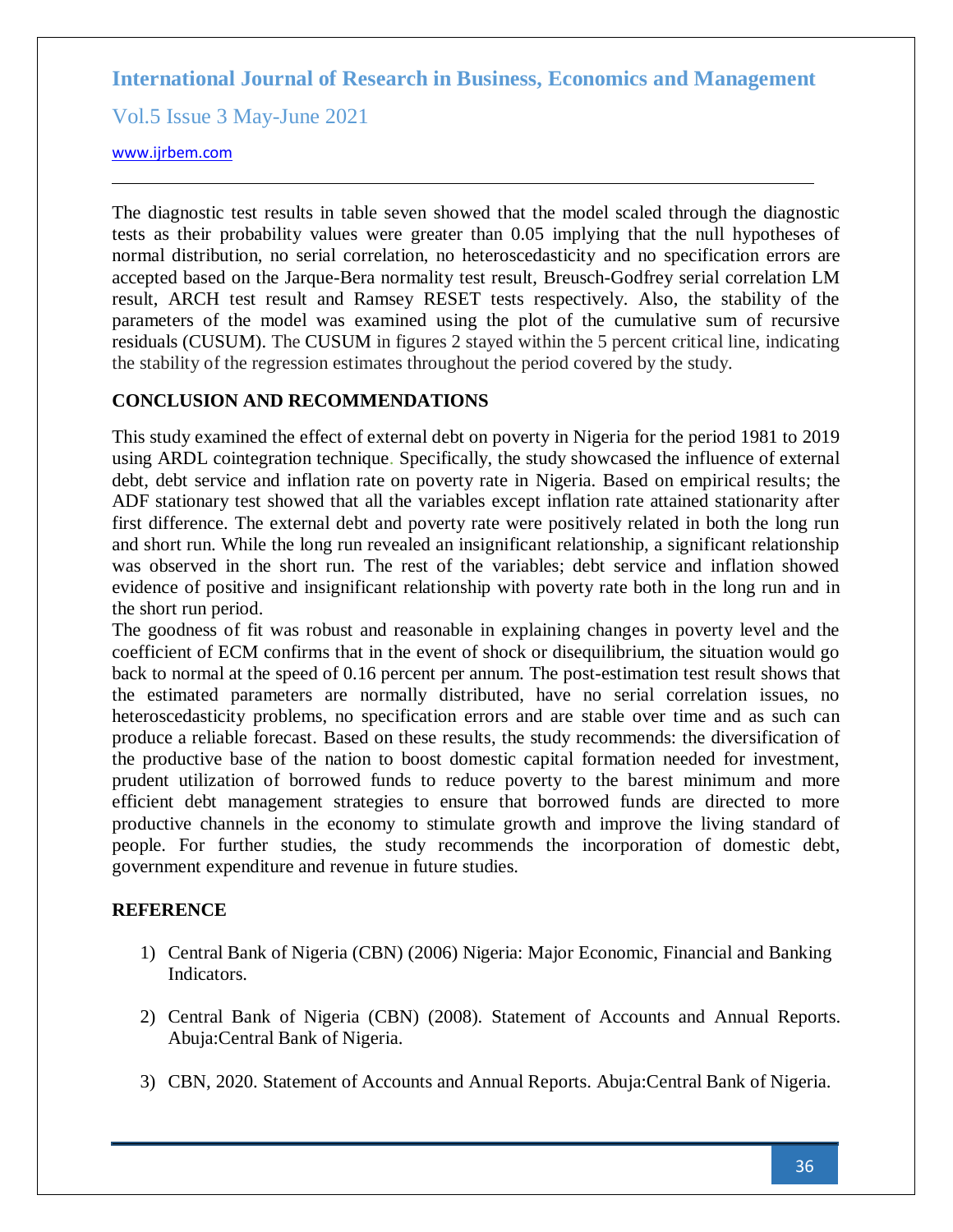Vol.5 Issue 3 May-June 2021

#### [www.ijrbem.com](file:///G:/New%20folder%20(2)/New%20folder/IJRBEM/pepar/2019/May-June/BEM361%20pub/www.ijrbem.com)

- 4) Chenery, H.B. & Strout, A. (1966). Foreign assistance and economic development. American Economic Review, 56(4), 678–733.
- 5) Debt Management Office: Nigeria's Debt Relief Deal with the Paris Club. October 6, 2005
- 6) Debt Management Office (DMO) 2006 Annual Report and statement of Accounts Blake & Hurpers Printer, Abuja.
- 7) Debt Management Office (DMO) 2017 Annual Report and statement of Accounts Blake & Hurpers Printer, Abuja.
- 8) DMO, (2020). Debt Management Office of Nigeria (DMO). www.dmo.gov.ng
- 9) Debt Management Department (DMD) (2008). Management of External Debt: Nigeria's Experience, C B N Economic and Financial Review Vol. 20 No. 1 March.
- 10) Emmanuel, O. O. & Onoja, I. M. (2017). Empirical and Evidence-Based Investigation: External Debt, Poverty and Economic Growth Nexus. International Journal of Applied Economics, Finance and Accounting. 1(1), 37-47.
- 11) Ewubare, D. Nteegah, A. & Okpoi, G. (2017). Public Borrowing and the Nigerian Economy: An Autoregressive Distributed Lag Model (ARDL) approach. The International Journal of Social Sciences and Humanities Invention. 4(5), 3506-3514.
- 12) Frankal, J. A. & Dude, M. P. (1989). Analytical issues in debt. International Monetary Fund (IMF), Washington Publishers, 10-32.
- 13) Gbosi, A.N., 1998. The impact of Nigeria's Domestic debt on macroeconomic environment. First Bank Review Journal.
- 14) Hansen, H. (2001). The Impact of Aid and External Debt on Growth and Investment Insights from Cross-Country Regression Analysis. WIDER Development Conference on Debt Relief. Helsinki, 17-18 August.
- 15) Iyoha, M. A. & Iyare, S. O. (2008) African's Debt Problems in Onah, F. E. ed. African Debt Burden and Economic Development, Selected Papers for the Nigerian Economic Society, May.
- 16) National Bureau of Statistics (2018). Nigerian Domestic and Foreign Debt 2016 Report. Retrieved May, 15, 2021: [www.nigerianstst.gov.ng/report/547.](http://www.nigerianstst.gov.ng/report/547)